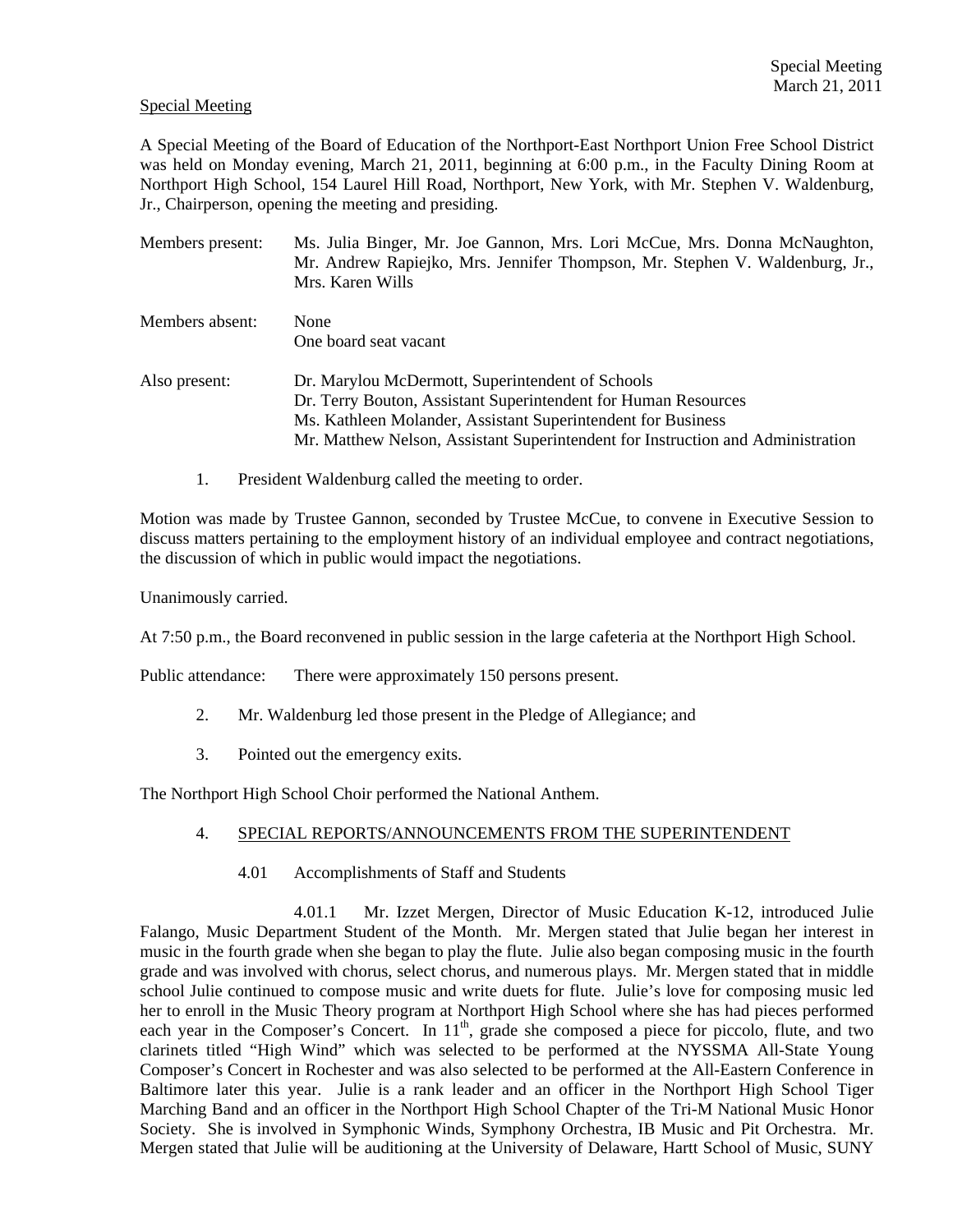Fredonia, Crane School of Music and Ithaca in order to continue her musical studies and to pursue a career in music education.

President Waldenburg and Superintendent McDermott congratulated Julie on her fine accomplishments and presented her with a commendation from the Board.

4.02 Review of Instructional Initiatives in the following area:

 4.02. Mr. Izzet Mergen presented the 2010-2011 Music Department Instructional Initiatives. Mr. Mergen stated that the Curriculum Development Goal in the Classroom Music Learning Community is to create a grade 3 Curriculum within the *Moodle* environment including recorder curriculum and materials. The Curriculum Development Goal in the String Orchestra Music Learning Community is to continue to update the Elementary Orchestra *Moodle* page, which contains the grade 4/5 curriculum and to incorporate digital video and audio. The Curriculum Development Goal in the Middle School Smart Board/Smart Music Initiative is the investigation of full incorporation of the Smart Music complete music practice system at both middle schools which include accompaniment for various method books, solo and small ensemble repertoire, and All-State Solo Preparation and audition. Mr. Mergen stated that the faculty has participated in NYSCAME Professional Development Workshops and SCMEA Classroom Music Workshops. Mr. Mergen noted that this year's annual children's concert for elementary students, community members and their families was Star Wars. Mr. Mergen stated that the district-wide initiative is to organize the NYSSMA Solo & Ensemble Musical Festival at Northport High School and organize a separate piano festival for student evaluations. Mr. Mergen noted that the District consistently has the areas' largest festival.

After a brief discussion, President Waldenburg thanked Mr. Mergen for his informative report.

# 5. DISCUSSION OF SUPERINTENDENT'S PROPOSED 2011-2012 BUDGET

5.01 Budget Function Code/Description to be reviewed:

| <b>Function Code</b> | Description             |
|----------------------|-------------------------|
| 1010                 | Board of Education      |
| 1040                 | District Clerk          |
| 1060                 | <b>District Meeting</b> |

Mr. Matthew Nelson, Assistant Superintendent for Instruction and Administration, stated that the budget includes thirteen computing devices for Board meetings, wireless conference and sound system.

1240 Chief School Administrator

Trustee McNaughton thanked Dr. McDermott for taking a salary freeze.

- 1310 Accounting
- 1311 Business Administration
- 1320 Auditing
- 1325 Treasurer

In response to a question, Ms. Kathleen Molander, Assistant Superintendent for Business, stated that the decrease is due to restructuring looking closely at expenses. Mr. Molander stated that the District pays Moody's when grading is done each year in addition to Munistat Services and Bond Counsel.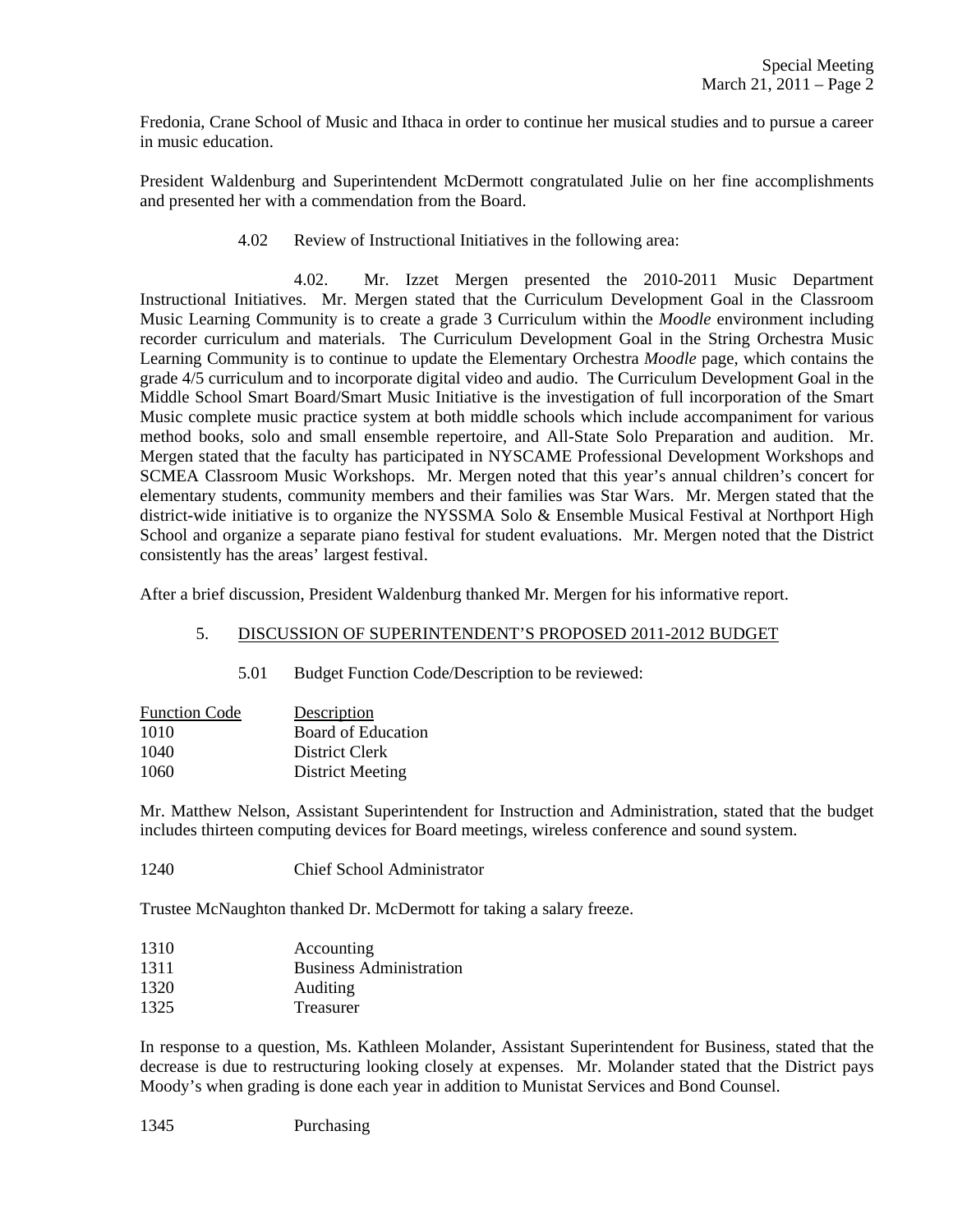Ms. Molander stated that Finance Manager reports look at every code and the program cannot make codes inactive. Ms. Molander noted that Finance Manager is working on a new platform which will eliminate inactive codes with zeroes across the line.

| 1380 | <b>Fiscal Agent Fees</b> |
|------|--------------------------|
| 1420 | Legal                    |

Ms. Molander stated that the legal fees payable to Ingerman Smith include the retainer fee of \$55,620, the non-retainer services which has a slight increase of 5.4%, from \$185/hour to \$195/hour, and miscellaneous legal fees.

1430 Human Resources

Ms. Molander noted that a revised version of the budget along with adjustment worksheets was posted to the District's website.

| 1480 | <b>Public Information and Services</b> |
|------|----------------------------------------|
| 1620 | <b>Operation of Plant</b>              |

Ms. Molander stated that both middle schools have security assigned to each building and do not need greeters like the elementary schools.

In response to a question, Dr. McDermott stated that Mr. Anthony Resca, Superintendent of Buildings and Grounds, feels the District is appropriately staffed and will continue to work with staff to improve the buildings.

Ms. Molander stated that the District does not receive State Aid for transportation for field trips or athletics and funds are transferred from other codes to cover overtime for bus drivers.

Mr. Nolan Briggs, Security Supervisor, stated that the security upgrades include upgrading the security systems in place, new intercom systems at all buildings and schools, phone intercom system, locking loading dock door at William J. Brosnan School, and replacement of Motorola radios which will no longer be compliant.

Ms. Molander noted that BOCES advised the District to add 6% for shared costs as BOCES cannot give an accurate cost until all shared services are in.

1621 Maintenance of Plant

Mr. Molander stated that some items were miscoded in previous years and are currently being coded correctly.

There was a discussion regarding the conditions of the District's fields, possible use of capital reserve funds for field work, outside organization use of fields and the Use of Facilities policy.

Ms. Molander stated that Mr. Resca looks at each building and communicates with the building principals regarding projects. Ms. Molander noted that projects that impact health and safety are prioritized.

1660 Central Warehouse

Ms. Molander stated that many overtime codes were reduced in accordance with Dr. McDermott's reduction and elimination of overtime.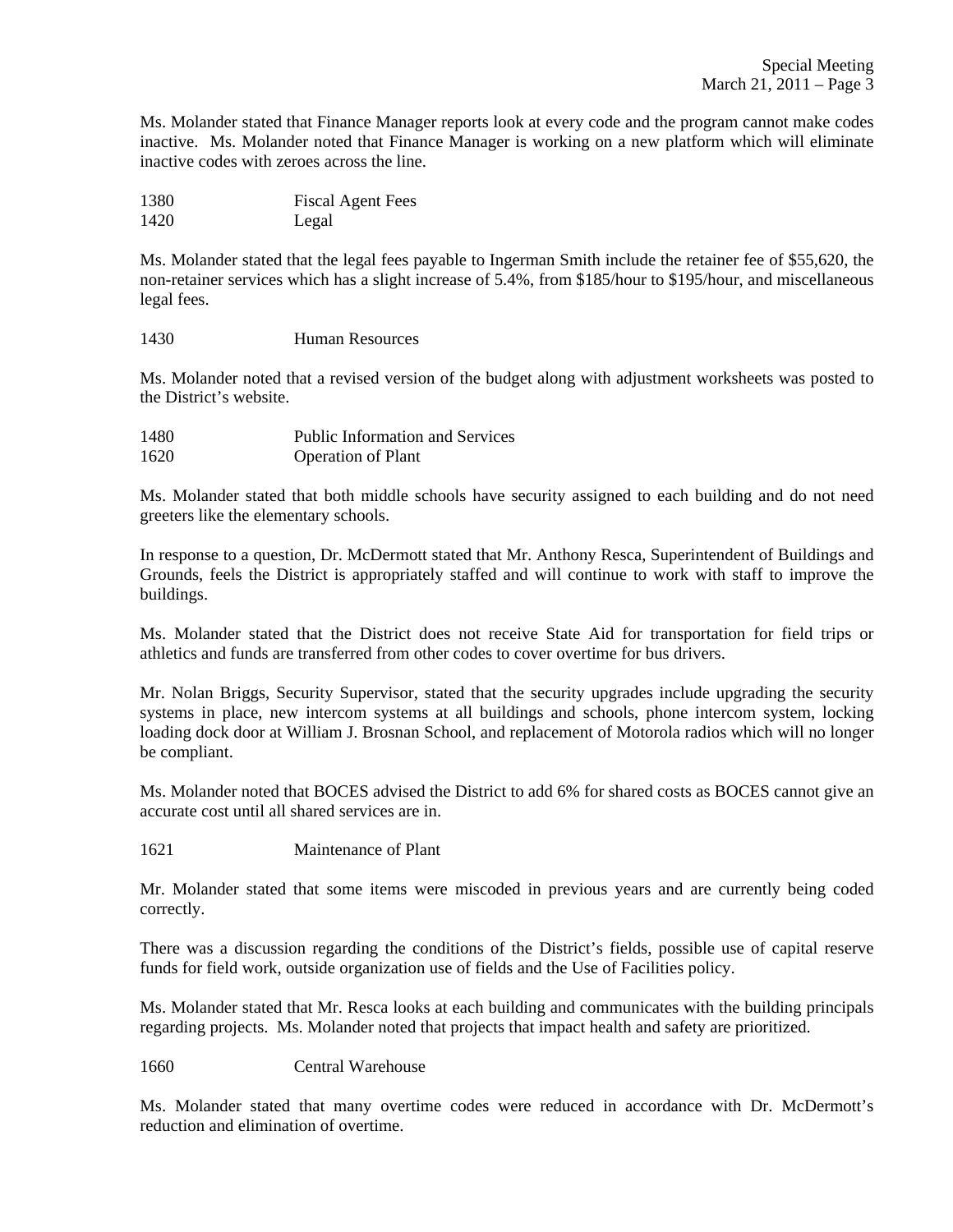## 1670 Central Printing and Mailing

Ms. Molander stated that the District leases 21 copy machines, 7 at the high school, 4 at middle schools, 6 at elementary schools, and 4 in duplicating department and purchasing department. Ms. Molander noted that it is the third year of a five year contract.

| 1680 | <b>Central Data Processing</b> |
|------|--------------------------------|
| 1910 | Insurance                      |
| 1920 | <b>School Association Dues</b> |

Mr. Nelson reviewed the dues the District pay such as Huntington Arts Council, SCOPE, Rotary, International Society of Technology in Education, etc.

1930 Judgment and Claims

Ms. Molander stated that this includes any claims that the District does not have insurance for an also includes deductibles.

1980 MTA Payroll Tax

Ms. Molander stated that the District pays .34% of salaries to the MTA Payroll Tax and the District is only reimbursed once per year.

# 1981 BOCES Administrative Costs

Ms. Molander stated that the District pays a portion of the BOCES administrative and capital charges. Ms. Molander noted that there are 18 component districts which share the costs.

| 1989 | Unclassified                           |
|------|----------------------------------------|
| 2010 | Curriculum Development and Supervision |

In response to a question regarding a 162% increase, Ms. Molander stated that the Director of AIS and Reading line was budgeted in four different codes last year and now is coded in one.

At 10:30 p.m., motion was made by Trustee McCue, seconded by Trustee Binger, to extend the meeting.

Unanimously carried.

2020 Supervision – Regular School

There was a discussion regarding the teachers' contract negotiations, the sunset clause in the teachers' contract, use of reserves and salary freezes, mechanisms that go into pay increases.

President Waldenburg stated that when the contracts come up for renewal the Board will be taking a very hard look at them.

In response to a question, Ms. Molander stated that the District saved \$185,168 as a result of members of NASA taking a pay freeze, and \$85,957 saved by the members not receiving a step increment.

 5.01.1 Email from Ms. Denise Summers Mumm, UTN-EN, received March 2, 2011, re: Administrators Contract Modification

2040 Supervision – Special Schools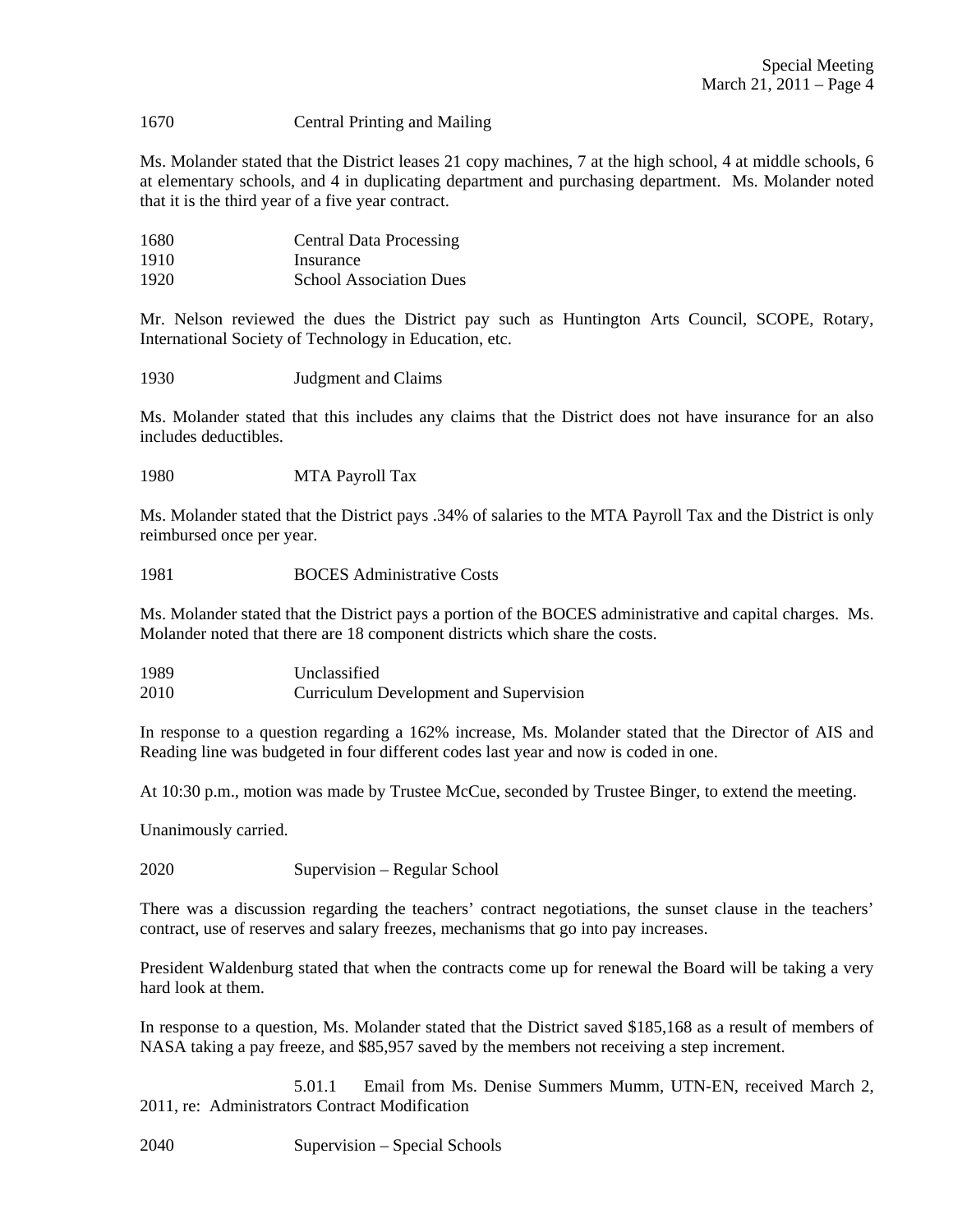#### 2060 Research, Planning and Evaluation

Ms. Molander stated that long range planning services previously provided through BOCES will now be done in house by District staff.

Mr. Nelson stated that BOCES expenses include Project Lead the Way training, base professional development services, base instructional technology service, technology plan upgrade, model schools base service, and the majority of the code is for systems consultants and support.

2070 In-service Training – Instruction 2110 Teaching – Regular School

In response to a question, Dr. McDermott stated that there are no reductions in staffing in the proposed budget.

There was a discussion regarding multisensory reading approaches, level literacy intervention and funding for AIS services. Mr. Nelson reviewed the Northwest Evaluation Association program relating to AIS services.

Ms. Molander stated that contingent positions and contingent expenses are in a separate budget line, 9000 series function.

Mr. Nelson stated that the majority of equipment for the district was consolidated into one code and membership fees were put into one code. Mr. Nelson also noted the increase in BOCES services is for the interactive white boards project for the high school and middle schools and netbooks for instructional staff.

Motion was made by Trustee Wills, seconded by Trustee Thompson, to approve all items under 6.01, including Supplemental 6.01.1 (Schedule A #9-33), and Supplemental 6.01.2 (Schedule B #4)

#### 6. SUPERINTENDENT'S REPORT, GENERAL - FOR BOARD ACTION

 6.01 Personnel Schedules, each dated March 21, 2011, and each attached and made part of the official minutes:

|                              | 6.01.1 Schedule A - Certified Staff (including Supplemental A #9-33)      |
|------------------------------|---------------------------------------------------------------------------|
|                              | 6.01.2 Schedule B - Non-Instructional Staff (including Supplemental B #4) |
| 6.01.3 Schedule K - PDC NASA |                                                                           |

Vote on Trustee Wills' motion to approve all items under 6.01, including Supplemental 6.01.1 (Schedule A #9-33), and Supplemental 6.01.2 (Schedule B #4) was unanimously carried.

Motion was made by Trustee Wills, seconded by Trustee Gannon, to approve all items under 6.02 and 6.03

- 6.02 Receiving for a second reading and adopting revisions to the following policies:
	- 6.02.1 Policy #6700 Purchasing Policy
	- 6.02.2 Policy #6900 Disposal of Surplus Property (Old Policy #3260)
- 6.03 Receiving for a second reading and adopting the following policies:
	- 6.03.1 Policy #6670 Petty Cash/Petty Cash Accounts
	- 6.03.2 Policy #5210 Student Organizations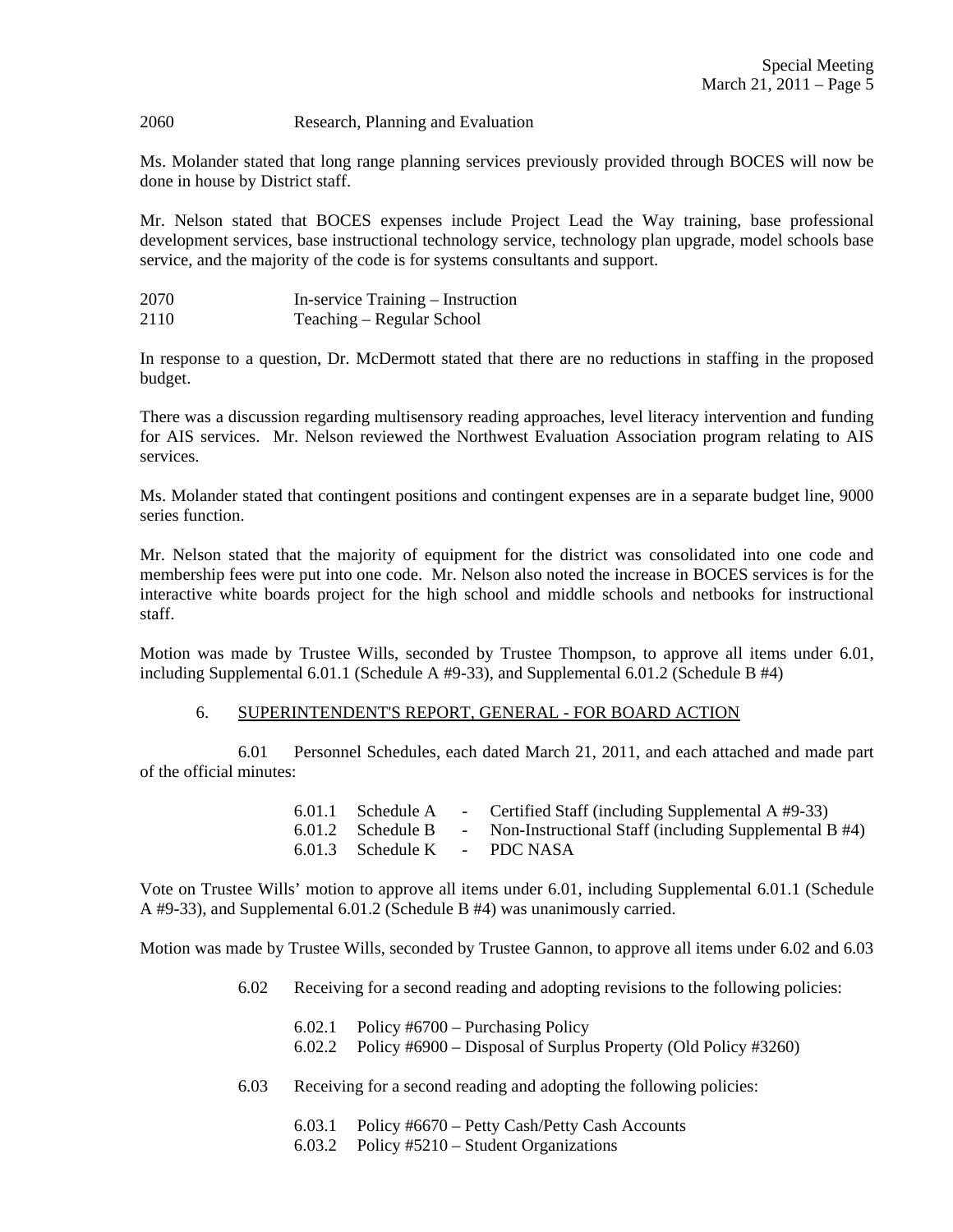## 6.03.3 Policy #5252 – Student Activities Funds Management

Vote on Trustee Wills' motion to approve all items under 6.02 and 6.03 was unanimously carried.

Motion was made by Trustee McNaughton, seconded by Trustee Gannon, to approve all items under 7.0, including Supplemental 7.06 (BIDS)

# 7. SUPERINTENDENT'S REPORT, FINANCIAL - FOR BOARD ACTION

7.01 Approving the following resolution:

 "BE IT RESOLVED that the Board of Education hereby approves the expenditure of funds from the Employee Benefit Accrued Liability Reserve pursuant to General Municipal Law Section 6-p for the 2010-2011 fiscal year in the amount of \$4,264.50 and to increase the appropriation A9089.1601.00.6001 by \$4,264.50"

- 7.02 Approving transfer of general fund appropriations in the 2010-2011 budget
- 7.03 Receiving the following donations to the District:

 7.03.1 \$500.00 from David and Patricia Welch to the Geraldine Wolf Welch Memorial Scholarship Fund

7.04 Approving the following resolution:

 "RESOLVED, that the Board of Education accept the donation of \$250.00 towards the purchase of supplies for Dickinson Avenue Elementary School and increase the 2010- 2011 budget code A2110.5030.11.0200 by \$250.00 for this purpose.

 RESOLVED, that the Board of Education hereby approves an increase in the revenue code A2705 of the 2010-2011 budget by \$250.00 with the understanding that this increase in revenue is the result of a donation from Morgan Stanley Inc."

7.05 Approving the following resolution:

 "RESOLVED, that the Board of Education accept the donation of \$500.00 toward the purchase of a bench and library books for Dickinson Avenue Elementary School and increase the 2010-2011 budget code A2110.5030.11.0200 by \$500.00 for this purpose.

 RESOLVED, that the Board of Education hereby approves an increase in the revenue code A2705 of the 2010-2011 budget by \$500.00 with the understanding that this increase in revenue is the result of a donation from the Kim family"

7.06 Taking specified action on the following BIDS:

# EDUCATIONAL:<br>7.06.1 Award -

Award – Maintenance, Management and Services for District Voice, Wireless and Data Platforms

Vote on Trustee McNaughton's motion to approve all items under 7.0 including Supplemental 7.06 (BIDS) was unanimously carried.

8. ADJOURNMENT